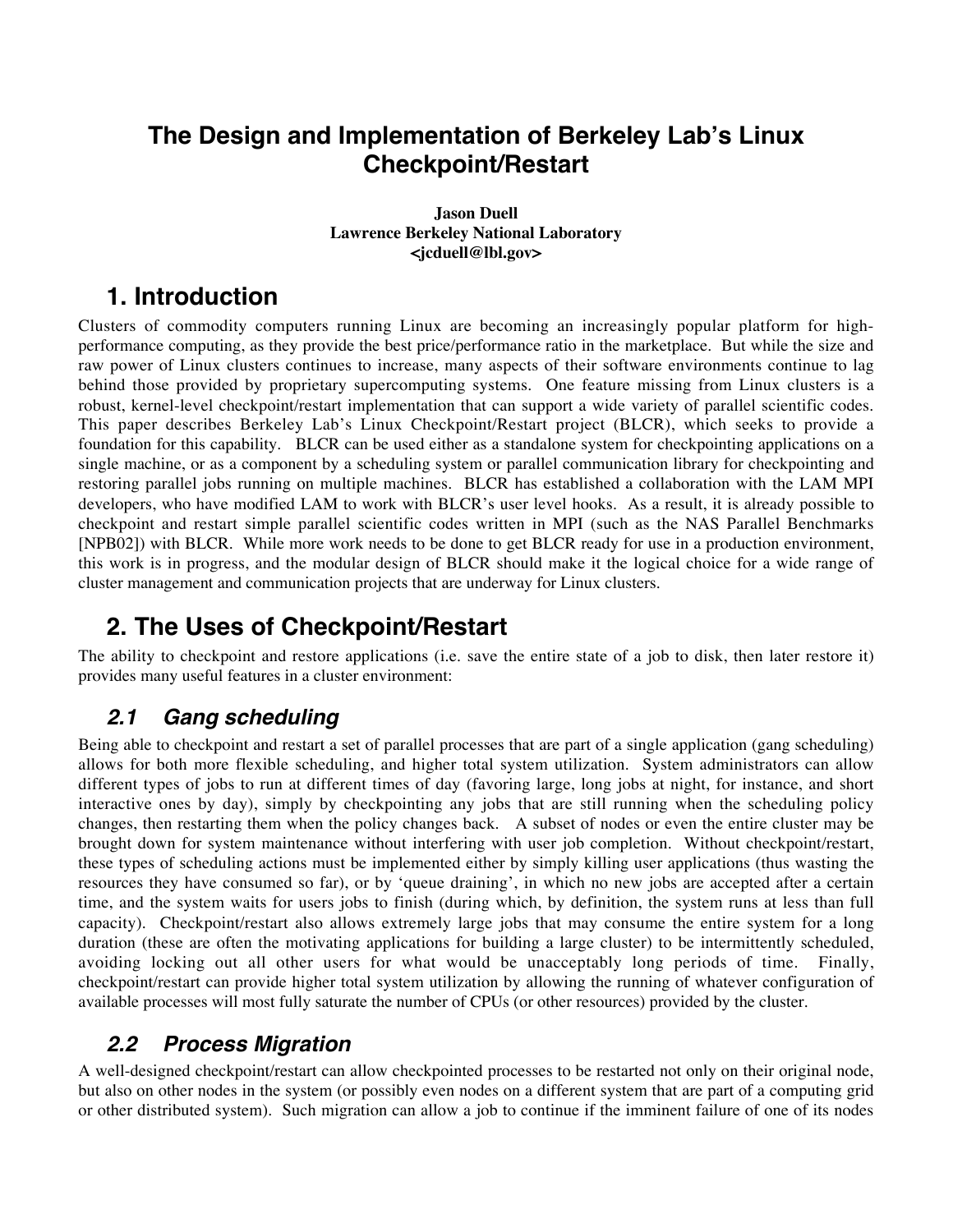is detected (such as a failing CPU fan or local disk). Certain partial failures can also be worked around. For instance, most Linux clusters that use custom high-performance networks also provide a standard Ethernet interface for administrative traffic. If a node's high-performance network interface becomes unusable, it may still be possible to migrate its processes onto a fully performing node via the Ethernet interface, allowing a job that would otherwise be terminated to continue.

Process migration has also proved extremely valuable for systems whose network topology constrains the placement of processes in order to achieve optimal performance. The Cray T3E's interconnect, for instance, uses a three-dimensional torus that requires processes that are part of the same parallel application to be placed in contiguous locations on the torus. This naturally results in fragmentation as jobs of different sizes enter and exit the system. With process migration, jobs can be packed together to eliminate fragmentation, resulting in significantly higher utilization: the appearance of checkpoint/restart on the T3E has been credited as one of the major factors that allowed NERSC's T3E installation to go from 55% to 95% utilization [WONG99]. While networks with such constraining topologies have recently been out of style, IBM's Blue Gene L project plans to use one [IBM02], and more cluster projects may use them in the future.

### **2.3 Periodic Backup**

Finally, checkpoint/restart can provide an increased level of reliability in the face of node crashes and/or nondeterministic application failures (such as infrequently occurring synchronization bugs). If intermittent checkpoints are taken, a job can be restarted from the most recent checkpoint, and should continue successfully, assuming its actions are idempotent. Some special handling for files may be used by a checkpoint system to 'rollback' changes to an application's open files, making many otherwise nonidempotent applications idempotent. This is particularly true for scientific applications, which tend to write their output files in a serial, log-like fashion: a simple truncation of files to their length at checkpoint time suffices for rollback in such cases.

### **2.4 Implementation Priorities**

BLCR values these three advantages of checkpoint/restart in descending order of importance, based both on input from our funding sources and on the degree of difficulty involved. Gang scheduling and process migration are both high priorities, and present a similar level of difficulty. Process migration is slightly more difficult in that an efficient implementation (which moves the job directly over a network connection, rather than through an intermediate file) requires that access to the checkpoint file be contiguous, without seek() calls. Migration across non-homogenous nodes also requires support for copying any shared libraries and files that an application may be using as part of the checkpoint. BLCR currently does all of its checkpoint file accesses without seeks, and will soon provide the needed behavior for files, so it should prove equally useful for both gang scheduling and process migration.

Using checkpoint for periodic backup is more challenging, in that the overhead of taking a checkpoint becomes a key issue. The more that checkpoints delay the normal operation of a program, the less likely it is that users will use them for backup. BLCR currently uses an algorithm that stops an application during the entire time that a checkpoint is written, making it unattractive for frequent checkpointing of large jobs. Even if the delay to application execution is lessened, system administrators may be unwilling to accept the large amounts of I/O and disk space needed to implement periodic checkpointing on a large cluster, particularly if the checkpoint files need to travel over the network to reach stable storage. Finally, large user applications often already do their own checkpointing for fault tolerance, and can often do it much more efficiently than an automated checkpoint system can, since they know exactly which parts of their application need to be saved and which can be discarded or regenerated. Periodic backup is thus less of a priority for BLCR, though in our future work section we discuss some possible optimizations that should make it more suitable for that purpose.

# **3. The Design of BLCR**

There are at least three axes of design for any cluster-oriented checkpoint/restart implementation: 1) whether to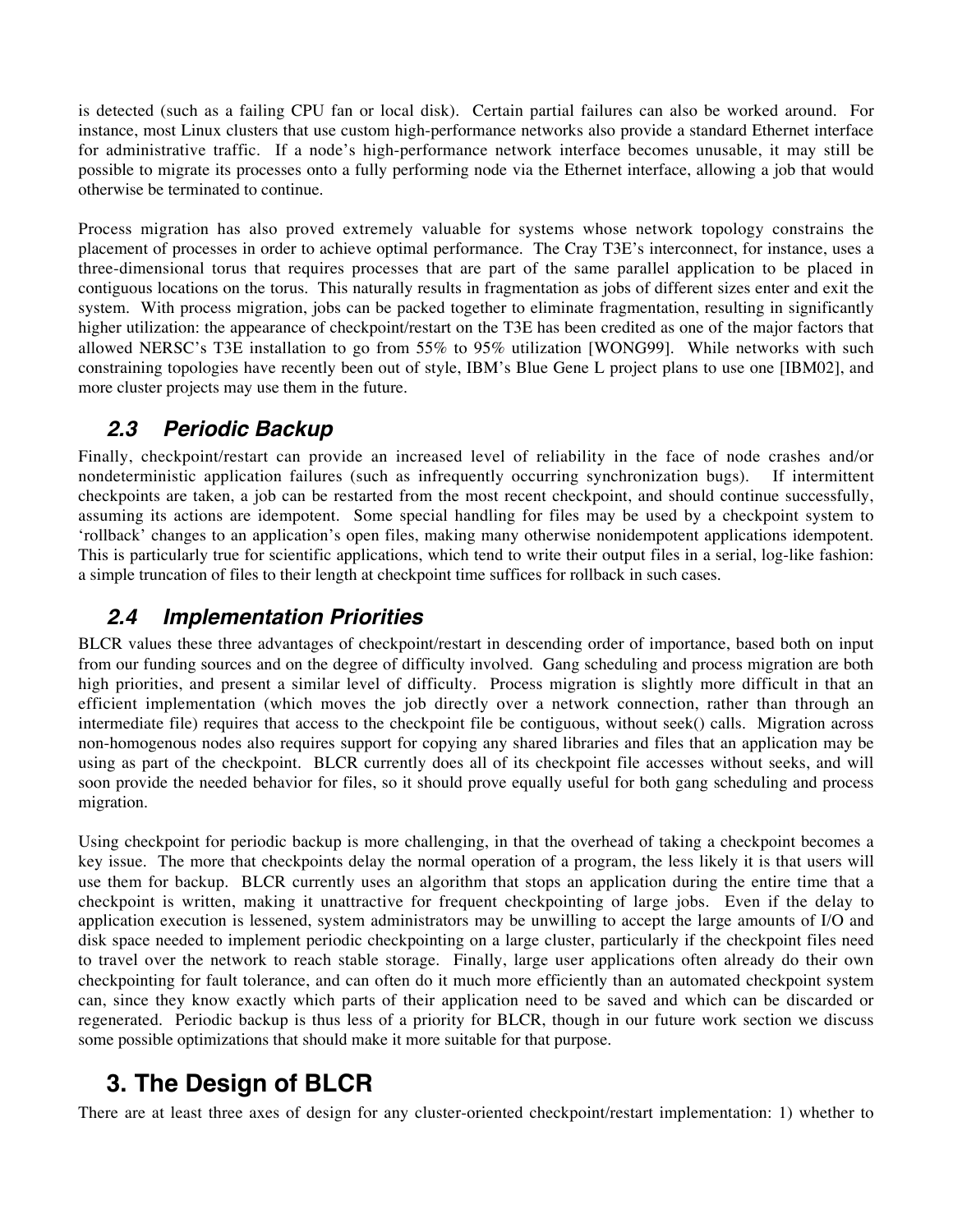implement checkpoint and restart at the user level or the kernel level; 2) how comprehensive a list of program behaviors to support; and 3) how tightly the checkpoint/restart capability should be integrated with other aspects of the cluster operating environment. BLCR takes the position that the best design for checkpoint/restart for Linux clusters today is one which 1) is kernel based; 2) provides automatic support for checkpointing the widest range of program features without building distributed operating system functionality or other cluster awareness into the kernel; and 3) provides a user-level callback interface to allow libraries and applications to support behaviors not automatically handled in the kernel's own checkpoint logic.

### **3.1 User vs. Kernel level checkpoint/restart**

Many existing checkpoint/restart projects (particularly open source ones) use a user-level strategy for implementation [REFS]. In this approach, the operating system is unmodified, and remains completely unaware of checkpoints and restarts. In order to save and restore the state of a program, user level checkpoint/restart implementations intercept a wide range of system calls, in order to keep track of program state (such as memory mapped regions and open file handles) that needs to be saved during a checkpoint and restored during a restart. While this user-level approach is certainly viable, in the eyes of the BLCR designers it comes with a number of problems. From a basic design standpoint, it seems undesirable to replicate kernel data structures in user-space: this type of shadowing is easy to get wrong, and the addition of a new system call or other kernel change can easily cause the user-level tracking to become unsynchronized in ways that are not obvious to trace. In contrast, a kernellevel checkpoint implementation can simply access the data structures it needs right in the kernel, reducing the potential for such inconsistency.

Also, user-level checkpoint/restarts by their very nature cannot fully support the restoration of any resources that are not fully specifiable by user APIs. The process id and session id of a job, for instance, cannot be restored to their original values in a user-level implementation. This rules out checkpointing a wide range of applications (such as some standard Unix shells and scripting languages) that may rely on their parent's and/or children's pids remaining constant. Users in production supercomputing environments are accustomed to being able to wrap their jobs in a script that sets up and invokes their main application, then cleans up and/or postprocesses results after it exits. This is thus an important class of applications to support. While the current implementation of BLCR only supports the checkpointing of single processes (including multithreaded processes), work is underway to support the checkpointing of process groups and sessions, and it is expected that a full range of the standard Unix tools such as shells and scripting languages like Perl and Python will eventually be checkpointable.

#### **3.2 Supported and unsupported program behaviors**

Any production checkpoint implementation must carefully examine the range of Unix program features and behaviors to decide which to support. BLCR is no exception. Certain behaviors were considered too hard to support correctly, and/or are seldom used by the types of parallel scientific applications that are the project's focus, and have been left to either future work or user-level callbacks. Table 1 provides a list of the features that BLCR currently supports, as well as those for which support is planned, and those for which it is not. The initial version of BLCR support multithreaded programs, but not file handles, which may seem like a rather curious implementation priority, given our initial target of MPI applications (which are not typically multithreaded): this is due to LAM's need for thread-based callbacks, as described in section 4.2. TCP, UDP, and other network resources are not supported for the reasons discussed in the next section. Ptraced programs, and those which use asynchronous I/O, were considered too hard to promise as deliverables to our funding agents, although we intend to try to make them supportable within the larger BLCR design as a future extension, if possible. System V IPC mechanisms were not seen as frequently used by scientific applications, and were thus also excluded from our list of promised features, although we intend to implement as large a subset of them as proves possible given the project's resources. Finally, certain features, such as the ability to restart programs that have opened device and /proc files, are partially supported. The very common /dev/null and /dev/zero files are the only supported device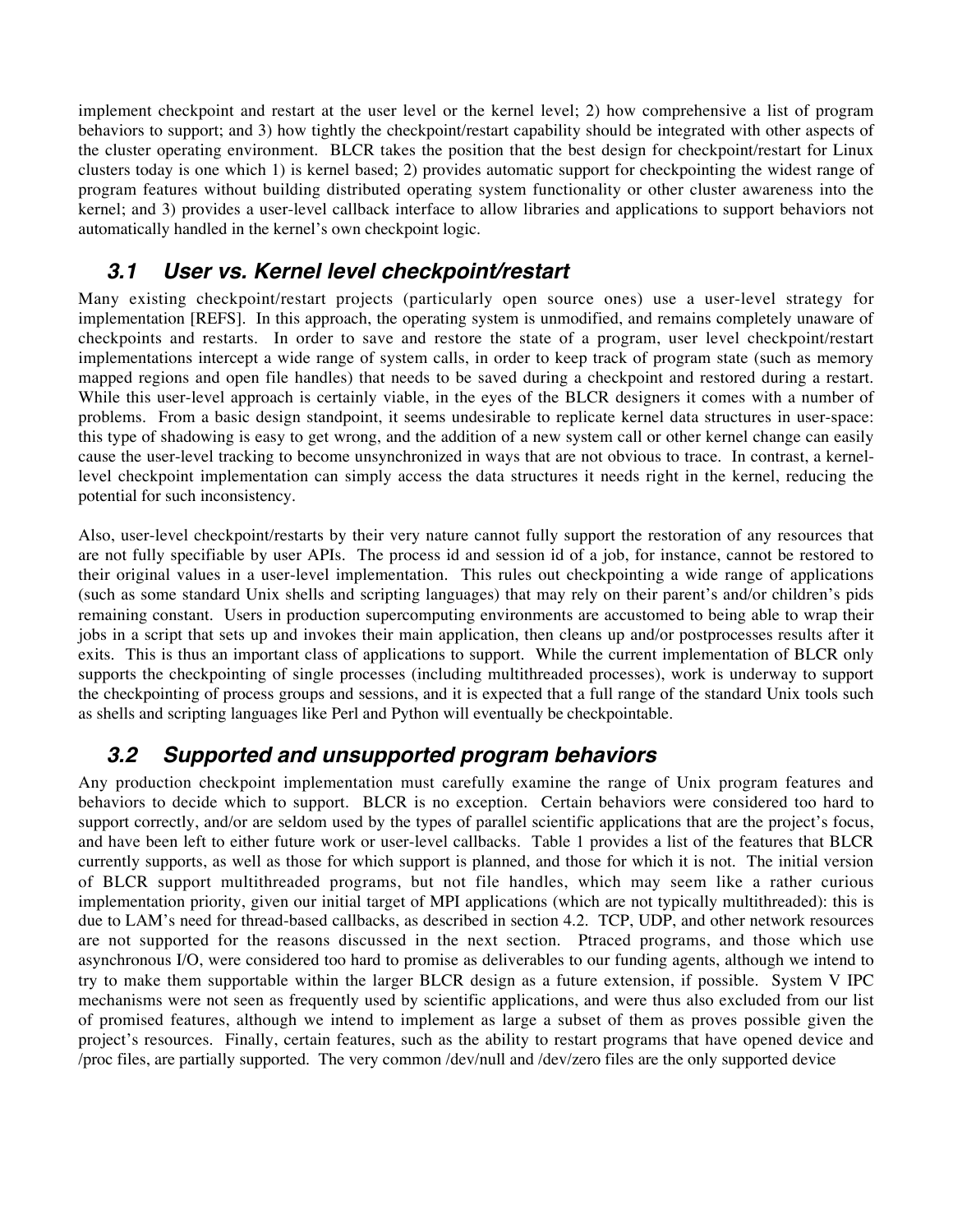| Feature                       | Implemented      | Planned                                      | Won't          |
|-------------------------------|------------------|----------------------------------------------|----------------|
|                               |                  |                                              | Support        |
| Single-threaded processes     | X                |                                              |                |
| Threaded processes            | X                |                                              |                |
| Process groups                |                  | X                                            |                |
| Sessions                      |                  | X                                            |                |
|                               |                  |                                              |                |
| User checkpoint hooks         | X                |                                              |                |
| Signal state/handlers         | X                |                                              |                |
| Restart system calls          | X                |                                              |                |
| Ptraced processes             |                  |                                              | $\overline{?}$ |
|                               |                  |                                              |                |
| PID & PPID                    | $\boldsymbol{X}$ |                                              |                |
| <b>UID/GID</b>                |                  | X                                            |                |
| <b>Resource limits</b>        |                  | X                                            |                |
| rusage info                   |                  | X                                            |                |
|                               |                  |                                              |                |
| Regular files                 |                  | X                                            |                |
| Stdin/stdout/stderr           | X                |                                              |                |
| Unnamed & named pipes         |                  | X                                            |                |
| TCP/UDP sockets               |                  |                                              | X              |
| mmapped files                 | $\mathbf X$      |                                              |                |
| Shared mmap regions           |                  | X                                            |                |
| <b>Block device files</b>     |                  | /dev/null,<br>/dev/zero                      |                |
| /proc files                   |                  | /proc/ <pid>, if pid<br/>in checkpoint</pid> |                |
| File locks                    |                  | X                                            |                |
| Asynchronous I/O              |                  |                                              | $\overline{?}$ |
|                               |                  |                                              |                |
| Pinned memory                 |                  | X                                            |                |
| mprotect()ed memory           | $\mathbf X$      |                                              |                |
| System V IPC                  |                  |                                              | $\overline{?}$ |
| Pthread<br>mutexes/conditions | X                |                                              |                |

| Table 1: Features supported by BLCR |  |  |  |  |
|-------------------------------------|--|--|--|--|
|-------------------------------------|--|--|--|--|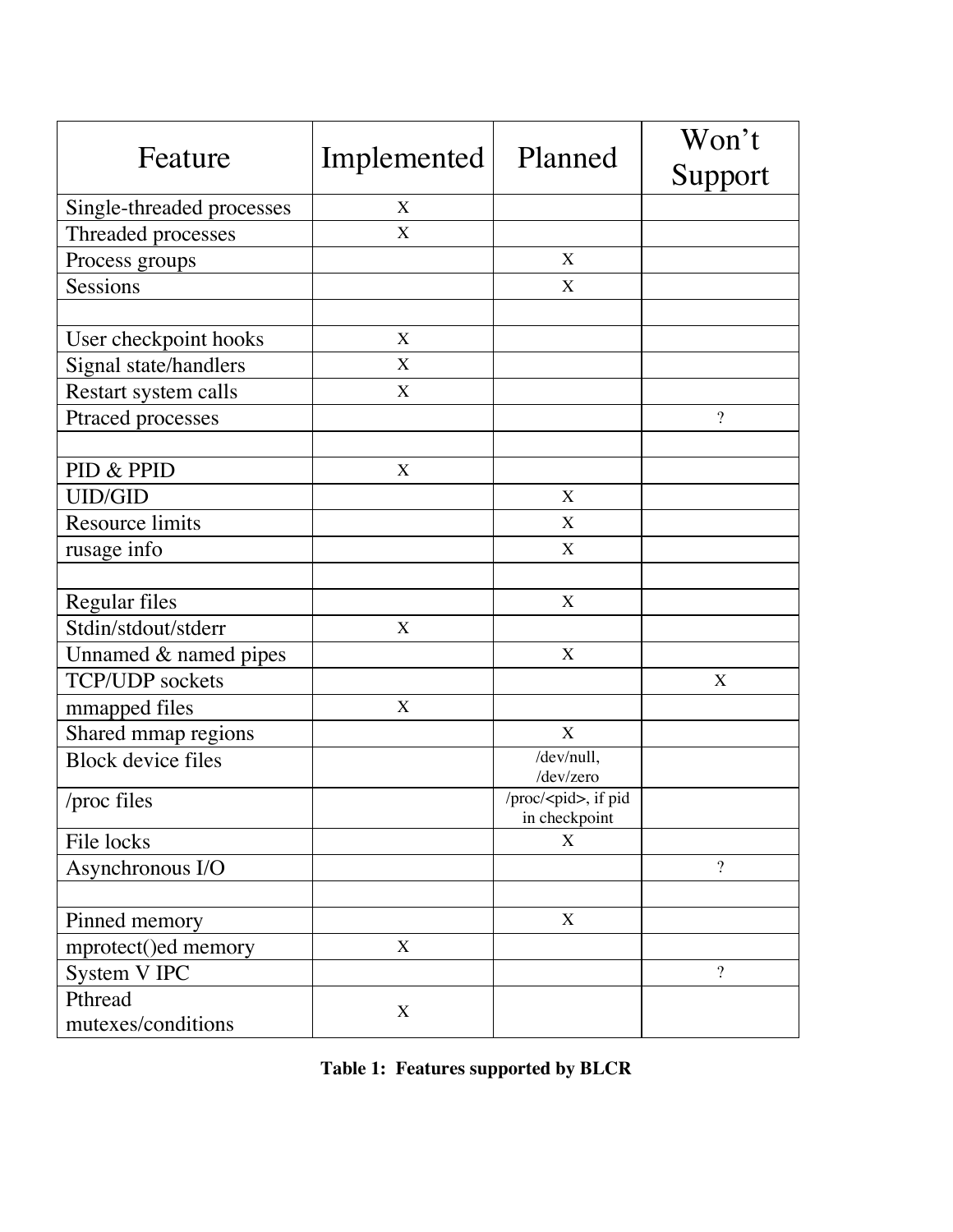files, and files within the Linux-specific /proc filesystem will only be supported if they are located within /proc/<pid> directories that belong to processes within the checkpoint.

### **3.3 Modularity versus tight integration with cluster software**

It would seem natural to expect that a checkpoint/restart implementation geared towards a cluster environment would handle automatic checkpointing of processes that use network connections. BLCR, however, excludes TCP/UDP sockets from its list of supported features. This exclusion is deliberate, and reflects our philosophy that 1) it is preferable to not implement a feature than to implement it only partially or in a way that is not completely transparent; and 2) checkpoint/restart, at least at this moment in time, is best implemented for Linux clusters in a manner that does not tie the implementation to any particular clustering software, and does not try to add distributed operating system features to the kernel.

Programs that use network sockets may rely on the IP address of their sockets. This address cannot reliably be restored if process migration is to be supported. While it would certainly be feasible for a checkpoint/restart implementation to support the virtualization of the IP address returned by getsockaddr() so that it remained the same across process migration, this would either require the implementation to coordinate extensively with userlevel clustering software, or force distributed operating system features into the kernel. Unless a fully distributed, cluster-wide IP stack were implemented (such that virtual IP addresses could be used by external machines and still get forwarded to the correct process, even if it were migrated to a different node), transparency would still not be achieved, as there would still be a need to distinguish between 'in-cluster' and exogenous sockets. An ftp server that wishes to hand out an IP/socket combination to a client to setup a file transfer, for instance, must give it a real IP address that will actually reach the server, not a virtual one that only has meaning within the cluster.

Such a fully distributed approach has a place in a richly integrated, top-down approach to cluster design: Hewlett-Packard's Single System Image project for Linux, for instance, uses precisely such a mechanism as part of an effort to systematically make system resources logically separable from the individual cluster nodes that provide them [REF]. BLCR, however, is designed in a more traditional, "bottom-up" manner to be a component that can be used by a variety of different clustering systems. We feel this approach has an important place in the current design space for scientific Linux clusters, in which a large number of competing projects and approaches currently exist, and where the one that will eventually predominate (if a single one ever does) is not yet clear. By avoiding any assumptions about the nature of the cluster environment it is operating within, BLCR can provide checkpoint/restart capability to any cluster software whose authors are willing to interoperate with its interface.

Fortunately, given that the vast majority of scientific applications use a library like MPI to do their communication rather than directly using network sockets, BLCR's lack of automated support for saving and restoring sockets does not come at the cost of usability. Once a communication library has been modified to interact with BLCR's user interface to correctly handle checkpointing, user applications gain the benefit of checkpointing without any modification to user code.

# **4. The User-Level Interface**

We now describe BLCR's user interface, and how it has evolved though our collaboration with the LAM MPI Project.

## **4.1 Callbacks and Critical Sections**

At a conceptual level, BLCR presents a very simple interface to libraries/applications that need to interact with checkpoint/restart. BLCR provides a way to register user-leve callback functions, which are triggered whenever a checkpoint is about to occur, and which continue when a restart is initiated (or a checkpoint done for backup purposes completes). These callbacks allow the application to quiesce its network activity and close its sockets (or perform analogous actions on some other uncheckpointable resource) before a checkpoint is taken, then restore them afterwards. Callbacks are designed to be written in the following style: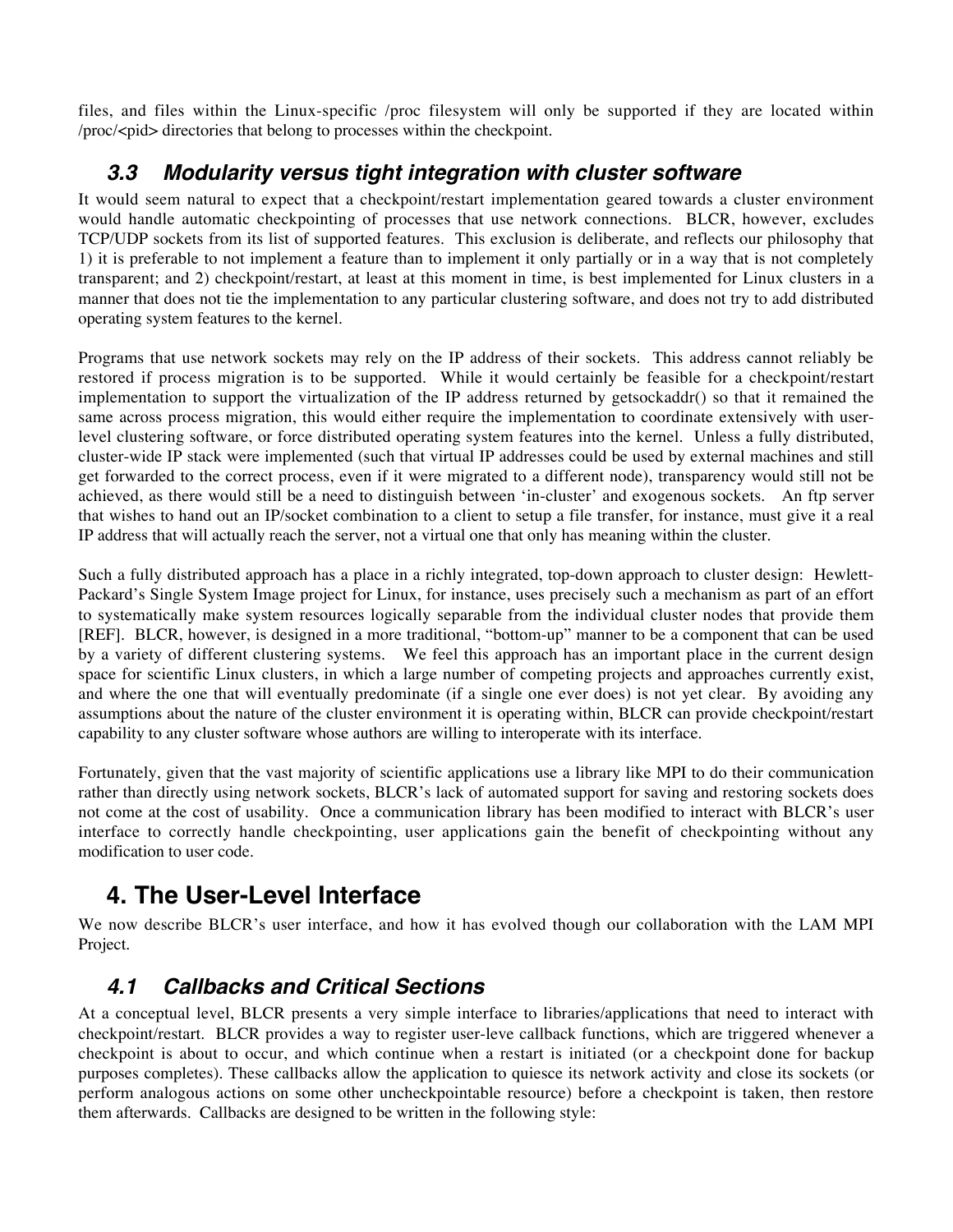```
void my_callback(void *data_ptr)
{
      struct my data *pdata = (struct my_data*) data_ptr;
      int did restart;
      // do checkpoint-time shutdown logic
       // tell system to do the checkpoint
      did restart = cr checkpoint();
       if (did_restart)
             // we've been restarted from a checkpoint
      else
             // we're continuing after being backed up
}
```
The state of the callback's execution is itself saved during checkpoint (at the cr\_checkpoint call), and restored at restart, or after the checkpoint is complete, for periodic backups. This allows the callback to pass state from checkpoint to restart context directly on the stack, via local variables. At registration time, an arbitrary pointer value may be provided, and it will be passed to the callback as an argument whenever it is run. Finally, the callback can tell from the return value of cr\_checkpoint() whether it is returning as part of a restart, or is continuing after a periodic checkpoint (most callbacks will not care, but some may be able to perform optimizations based on this information). A single application may have multiple callback functions, and these callbacks do not need to know of each other's existence (this is needed to allow multiple unrelated libraries with checkpoint hooks to be linked into a single application). The cr\_checkpoint function takes care of determining whether there are more callbacks to run, or whether all callbacks have completed and the process should perform the system call needed to initiate the actual checkpoint (the framework also handles rogue callback functions that never call cr\_checkpoint, treating them as if a cr\_checkpoint call were inserted as the last line of the routine).

BLCR also provides user-level code with "critical sections," in order to allow groups of instructions to be performed atomically with respect to checkpoints. These critical sections make it easier for libraries to be made checkpointable: hooks only need to be added to handle the regular operating state of the library, while special cases (such as network initialization) can be guaranteed not to be interrupted by a checkpoint. In some cases such atomicity is not merely a matter of convenience, but is vital to correct program operation, such as in the following code, in which a callback function has been provided for a closed source library that requires special checkpoint handling:

```
CR_CS_ENTER()
handle h = closed lib init();
cr_register_callback(&my_callback, &handle);
CR_CS_EXIT()
```
Without the critical section, this code could be interrupted by a checkpoint in between the initialization of the closed library and the registration of the callback that is required to checkpoint it correctly.

To allow the widest range of application behaviors, BLCR's critical sections are designed to permit nesting of critical sections. A library implementer can thus safely call a function in another library within a critical section, without worrying whether the called function will enter its own critical section. Critical section entries/exits do not even need to be properly nested: a function can enter a critical section and return without freeing it, so long as a matching CR\_CS\_EXIT call is eventually made at some point by the program. Care has also been taken to allow critical section entries/exits within signal handler context. These last features have been added with an eye to allowing programs that use asynchronous I/O to operate with checkpointing: while BLCR will not support taking a checkpoint while an asynchronous I/O operation is in progress, applications that need to use them can enter a critical section before initiating their I/O, then leave the critical section within the SIGIO signal handler that is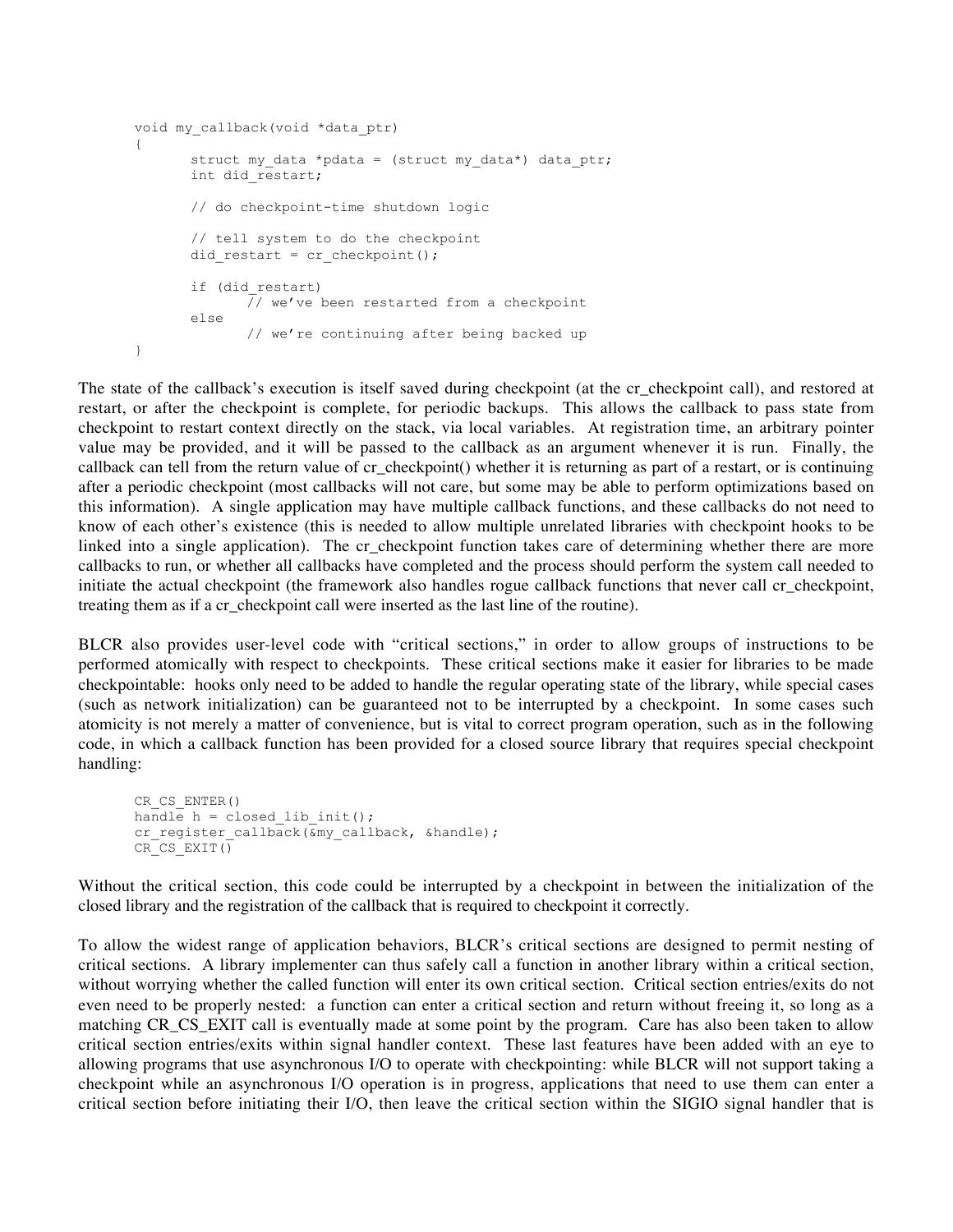called when the I/O has completed.

#### **4.2 Initial design: signal-based callbacks**

To initiate a checkpoint within an application, BLCR sends it a signal (one of the real time signals is currently reserved for this use: in the future work section we discuss an alternative method that will avoid reserving any standard signals). User applications that may need to be checkpointed must be loaded with the user-level BLCR checkpoint library, which registers a signal handler for the checkpoint signal. Libraries or applications that need to register callbacks and/or use critical sections must #include a BLCR header file and compile their application against the library. Other applications do not need to be recompiled, and can simply be run with the LD\_PRELOAD environment variable set to the pathname of the BLCR library, which will cause the library to be loaded in at startup. This LD\_PRELOAD can be made part of the standard parallel job launching script ('mpirun', etc.), making it invisible to users.

Given this implementation, a natural first implementation for BLCR was to have the checkpoint signal's handler call any user-registered callback functions at checkpoint time. Critical sections in this approach can simply be implemented by doing the equivalent of a pair of sigprocmask() calls, to temporarily block the checkpoint signal from being delivered. Since doing a system call for each entry/exit is expensive, sigprocmask is not actually used, and instead several words in memory are used to achieve a similar effect. A critical section counter is atomically incremented when a critical section is entered. If a checkpoint signal arrives during the critical section, the signal handler is still run, but if the critical section counter is nonzero, it does not initiate the checkpoint, and instead marks a 'checkpoint pending' bit. The CR\_CS\_EXIT macro decrements the critical section counter, and when it reaches 0 checks the 'pending checkpoint' bit: if it has been set, a checkpoint is initiated.

One significant drawback to this implementation is that it requires that user-registered checkpoint callbacks be able to run within signal handler context. Unfortunately, the set of standard library functions that are supported with signal handler context is quite limited. Buffered I/O, memory allocation, and many other common tasks are not safe for use. Most importantly for checkpointing purposes, virtually none of the standard synchronization mechanisms (such as pthread mutexes and condition variables, or System V semaphores) are officially safe under POSIX for use in signal context (POSIX declares one such function to be signal safe: sem\_post, which unlocks a POSIX semaphore. But since the POSIX semaphore API is not currently implemented under Linux, this is provides little utility) [POSIX ref]. While synchronization within signal context is not impossible (mechanisms such as blocking reads on pipes can be used to achieve effects similar to waiting on a mutex), it is at best quite awkward. As we worked with our collaborators to make the LAM MPI library checkpointable, it quickly became apparent that signal handler context was going to be far too restrictive, and that we'd need to find a solution that allowed a more regular range of standard APIs to be called from within user callback functions.

#### **4.3 Expanded design: thread-based callbacks**

To allow freer implementation of user callbacks, we supplemented the signal-based callback mechanism with a thread-based one. A different function is used to register these callbacks, and they are guaranteed to run in a separate thread from the rest of the application (we currently use a single global thread to run all thread-based callbacks, but this is not specified in the interface, so we may later change to run each callback in its own thread to increase concurrency).

Since thread-based callbacks do not run in signal context, they are free to use any standard library calls they need. The application must, however, deal with any synchronization issues that their concurrency may introduce. The regular threads of the application are not stopped by BLCR during the execution of the threaded callbacks (doing so might cause them to be stopped while they held an important C library internal lock, which would then cause deadlock if the callback thread called a function that tries to acquire the same lock). Left to their own devices they will continue normal execution until all threaded callbacks complete, at which time the checkpoint signal is sent to the regular threads in the application. The common solution for any problems introduced by this concurrency is for library authors to place a large granularity 'checkpoint lock' into their code, which is grabbed at every API entry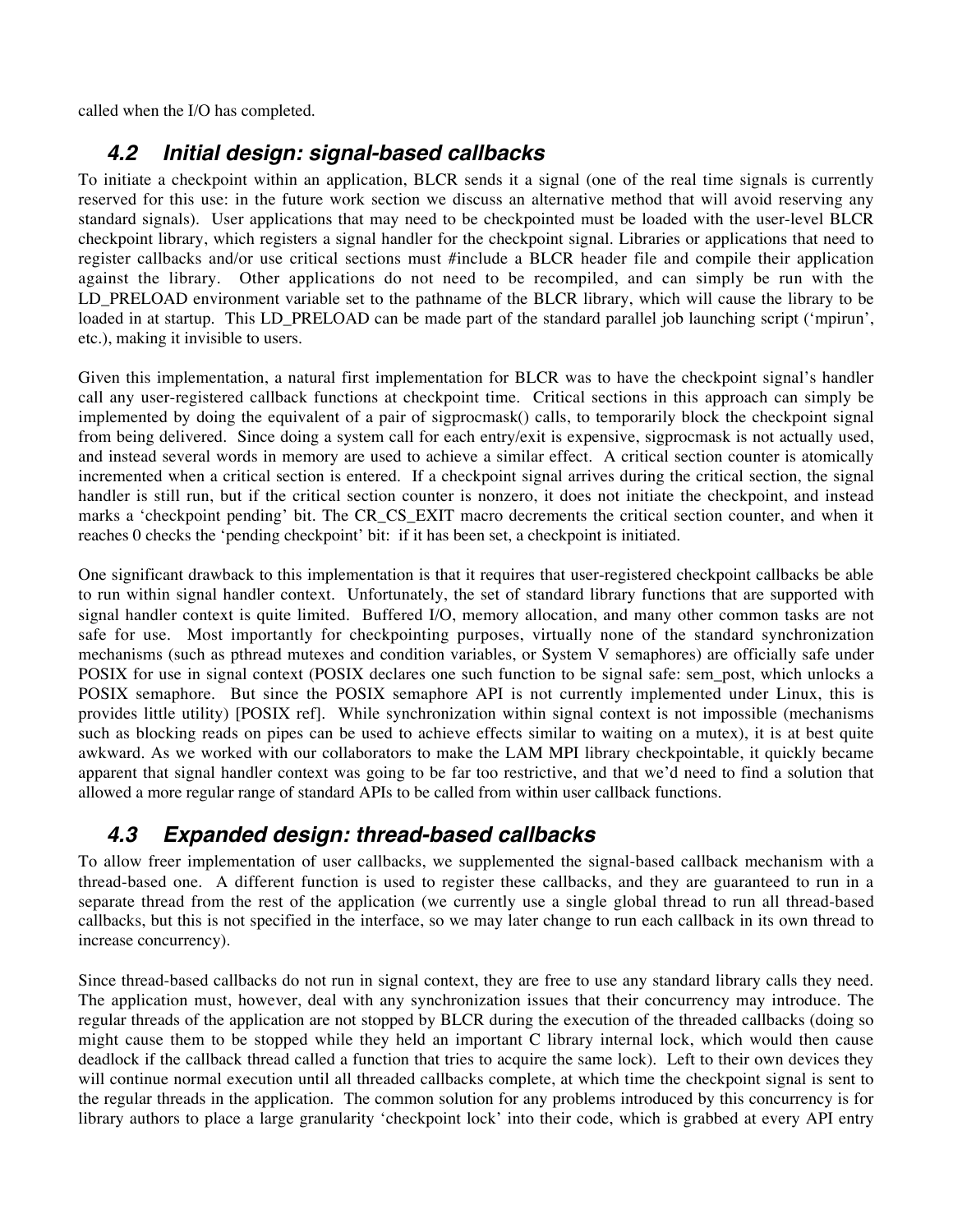point (a reader/writer lock can be used if concurrent access by multiple user threads is needed). This lock is obtained (in 'write mode') by the thread-based callback as its first action, and held throughout the checkpoint and restart, until the callback completes. The callback can proceed with shutting down sockets or other uncheckpointable resources, and if the regular application thread tries to enter the library (to send an MPI message, for instance), it will be blocked until the completion of the checkpoint. Blocking the application thread(s) is presumed to be safe at these times, as no internal C library locks should be held when a third party's library calls are entered (it is up to the library/application writer to ensure that their own code does hand out locks to user code in one API call and release them in another, if those locks are needed by any callbacks).

While thread-based callbacks make writing user-level checkpointing code easier, they complicate the implementation of BLCR's critical sections. Originally a critical section was semantically similar to a sigblock, in that it was a thread-local form of protection against an asynchronous, signal-like checkpoint occurring on the current thread. The addition of thread-based callbacks introduces cross-thread locking issues, which must be handled carefully to avoid deadlock (actually livelock, since BLCR critical sections use optimistic, compare-andswap based locking in order to be usable within signal handlers). The sample code given above in the introduction to critical sections demonstrates this problem. Registration of thread-based callbacks needs to be done atomically with respect to checkpoints: once the registration function returns, any following code must execute with the guarantee that the callback will be invoked before a checkpoint is taken. But since the regular application threads run concurrently with callback threads, and may continue running after they finishes (until the checkpoint signal is delivered to them), there is no way to provide this guarantee without coordination between the threads. A lock can be used for this coordination: it is locked by the registration function to prevent a checkpoint from initiating until the registration is complete, and is locked by the callback thread to ensure that no registrations are allowed to occur once it begins a checkpoint until the checkpoint is complete. But in the example above, if the critical section is entered, then the callback thread is awoken and grabs the lock to commence the checkpoint, the checkpoint will never complete: the callback thread will run its functions and enter the kernel with the registration lock held, but the checkpoint signal that is then sent to the application thread will never be processed (since the application code is in a critical section, waiting for the registration lock, which will never be released). To avoid this situation, entering a critical section must be made equivalent to holding the registration lock. To allow multiple user application threads to enter critical sections at the same time, this lock should have reader/writer-like semantics, except that we may also wish to allow multiple writers, too (if we decide to run threaded callbacks in multiple threads). We thus implement critical sections with what we call "red-black" locks, whose purpose is to ensure that a lock is only held by members of one of two 'colors' of lock holders at any given moment. A counter starting from 0 is used, with 'red' lock attempts incrementing the lock, and 'black' ones decrementing it. Either type of lock attempt will succeed immediately if the counter is set to 0, but red ones will block if the value is already set to a negative number, until the value returns to 0 or becomes positive. Black ones behave in an inverse fashion. To prevent starvation, a bit is used to indicate if a lock attempt of the non-dominant color is pending: if it is set any new, nonnested attempts by the dominant color are denied access. Since nested critical sections will already hold the lock, they must be allowed to proceed. While this solution presents no problem when critical sections are nested properly (the last level of critical section will eventually be exited), starvation may still occur in the asynchronous I/O usage case outlined earlier (if an application always has at least one such I/O operation pending, the callback thread will never get a chance to run). To work around this problem, we may add a interface that users can call that will block if a checkpoint is pending: this will stop the application from issuing new asynchronous requests, so the checkpoint can proceed once those already in progress are completed.

## **5. The Initial Implementation**

BLCR is currently implemented as a Linux kernel module (for recent 2.4 versions of the kernel, such as 2.4.18) and a user-level shared library. So far, it has been possible to implement all needed kernel functionality within kernel module context (one kernel symbol that BLCR needs—do\_fork—is not made visible to modules in the official kernel.org sources, but the one-line patch that makes it visible is part of the kernels shipped by most vendors, including Red Hat, which has been our test platform so far). A kernel module implementation has the great benefit that it allows BLCR to be easily deployed by new users without requiring them to patch, recompile, and reboot their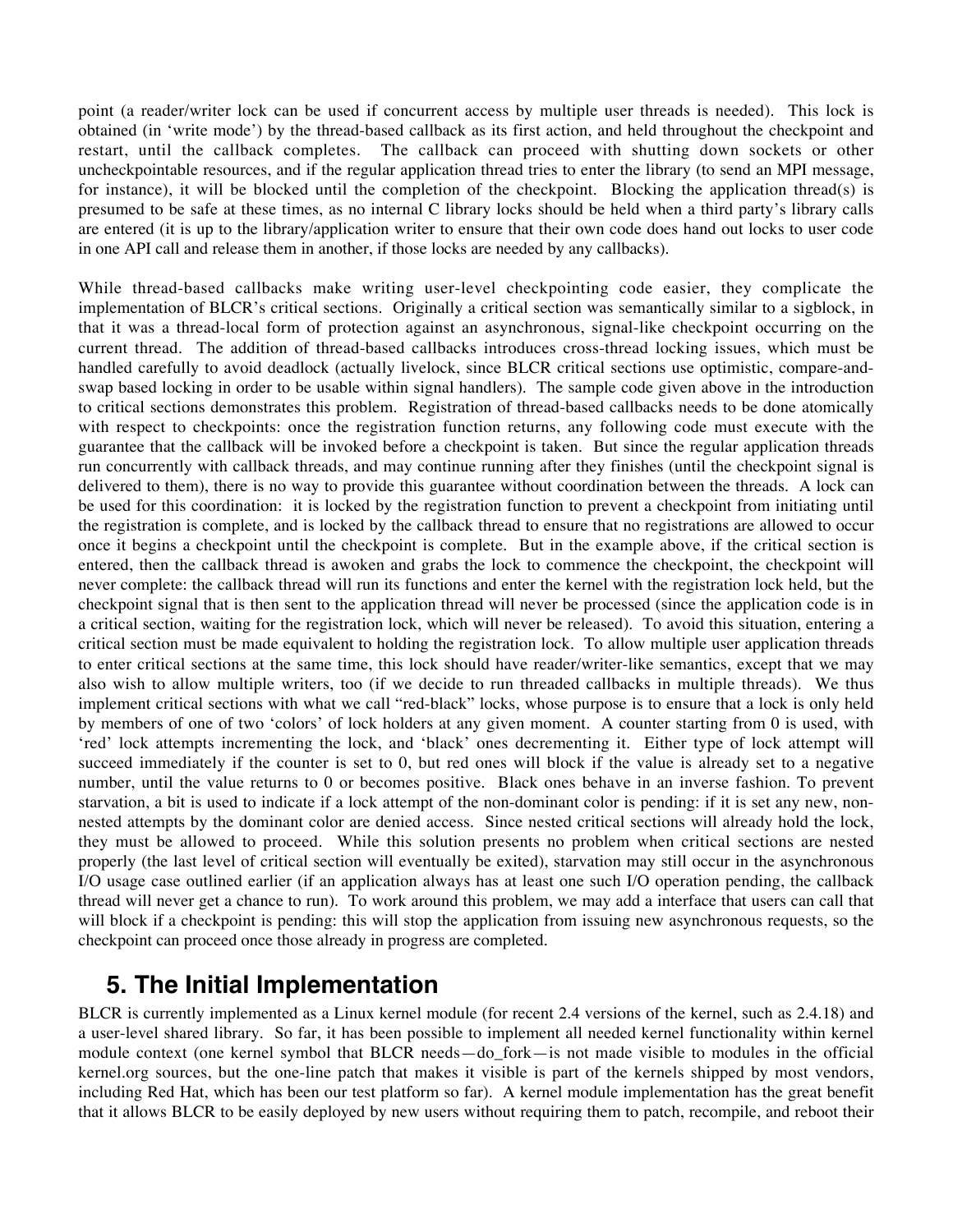#### kernel.

Figures 1 and 2 show the high-level steps that occur in the system as a checkpoint and a restart are performed. Time flows from top to bottom in each diagram, and the processes and threads involved in the checkpoint/restart are placed from right to left. Activities performed in the kernel are surrounded by dotted lines. We use the same three-threaded process as the example case for both of these scenarios. This process corresponds to a singlethreaded LAM MPI process that has been enabled for checkpointing. Since LAM uses a threaded callback function, a second thread is used, and under LinuxThreads (the standard pthreads implementation for the 2.4 kernel), the creation of any additional threads in an application besides the first causes a 'manager' thread to be created. This manager thread is the child of the first thread in the application, and the parent of all other threads (in this case, just the callback thread).

#### **5.1 Checkpointing an Application**

Figure 1 begins with the application fully initialized: the application has registered a threaded callback, which has caused the callback thread to be spawned. This thread blocks in the kernel until a checkpoint occurs. The other two threads (including the pthreads manager) are running normally. At some point it is decided that the application should be checkpointed, and the 'checkpoint' utility that is provided as part of BLCR is invoked. This utility initiates a checkpoint by opening up a special file (/proc/checkpoint/status: this file is created when the checkpoint module is first loaded), then calling ioctl() on it with a structure argument containing the type of checkpoint (in this case, a process), a target identifier (in this case, the process id of one of the threads), and a file handle to which the checkpoint contents should be written (since BLCR does not use seeks during the writing of checkpoints, this file descriptor can point to a socket or pipe). We use the mechanism of ioctls on a special file, rather than a set of new system calls, for two reasons: 1) adding a new system call requires patching the kernel, and is generally discouraged; and 2) using a file allows us to piggyback on the standard reference counting implemented by the kernel for open files, so that if the checkpoint program dies unexpectedly before the checkpoint is completed, the kernel data structures for the checkpoint will still be cleaned up at the appropriate time. The ioctl to initiate the checkpoint is nonblocking: although the 'checkpoint' utility does not take advantage of this, and promptly issues another ioctl that causes it to block until the checkpoint is complete, smarter applications (particularly those that may be managing multiple simultaneous checkpoints and/or other system events) may choose to perform other work while the checkpoint proceeds, and may periodically poll to see if it has completed. In the near future we plan to make this polling interoperate with the standard Unix select() and poll() calls, allowing checkpoint events to be handled the same way as other file descriptor events.

The initial effect of checkpoint's ioctl call is to unblock the callback thread in the application, which upon returning to user-space runs the application's thread-based callback functions. The ioctl also sets up a periodic kernel function, which checks to see if any of the processes/threads involved in the checkpoint have died unexpectedly, or if the checkpoint has gone past its configurable time limit without completing (in which case the checkpoint is cancelled and cleanup up). When the last thread-based callback has entered cr\_checkpoint, the callback thread reenters the kernel, and triggers the  $2<sup>nd</sup>$  stage of the checkpoint. In this  $2<sup>nd</sup>$  stage, the checkpoint signal is sent to each of the remaining threads in the application. Upon delivery of the signal (or, if the application is within a critical section when it arrives, upon the last exit from all critical sections in a given thread), a BLCR library call is invoked. This routine runs any signal-based callbacks the application has provided, and then enters the kernel (again, via an ioctl call).

Once all the threads in the application have completed their callbacks and entered the kernel, the hardest part of checkpointing—coordination and synchronization—is done. The threads leave the barrier, and one is chosen to write out the header of the checkpoint file, which contains information on the threads and their parent/child relationships. After another barrier the threads takes turns dumping out their state to the checkpoint file. Resources that are shared among the threads (such as memory mappings and file descriptors) are written out only once, by the first thread. The remaining threads then only need to write out their registers, their signal information, and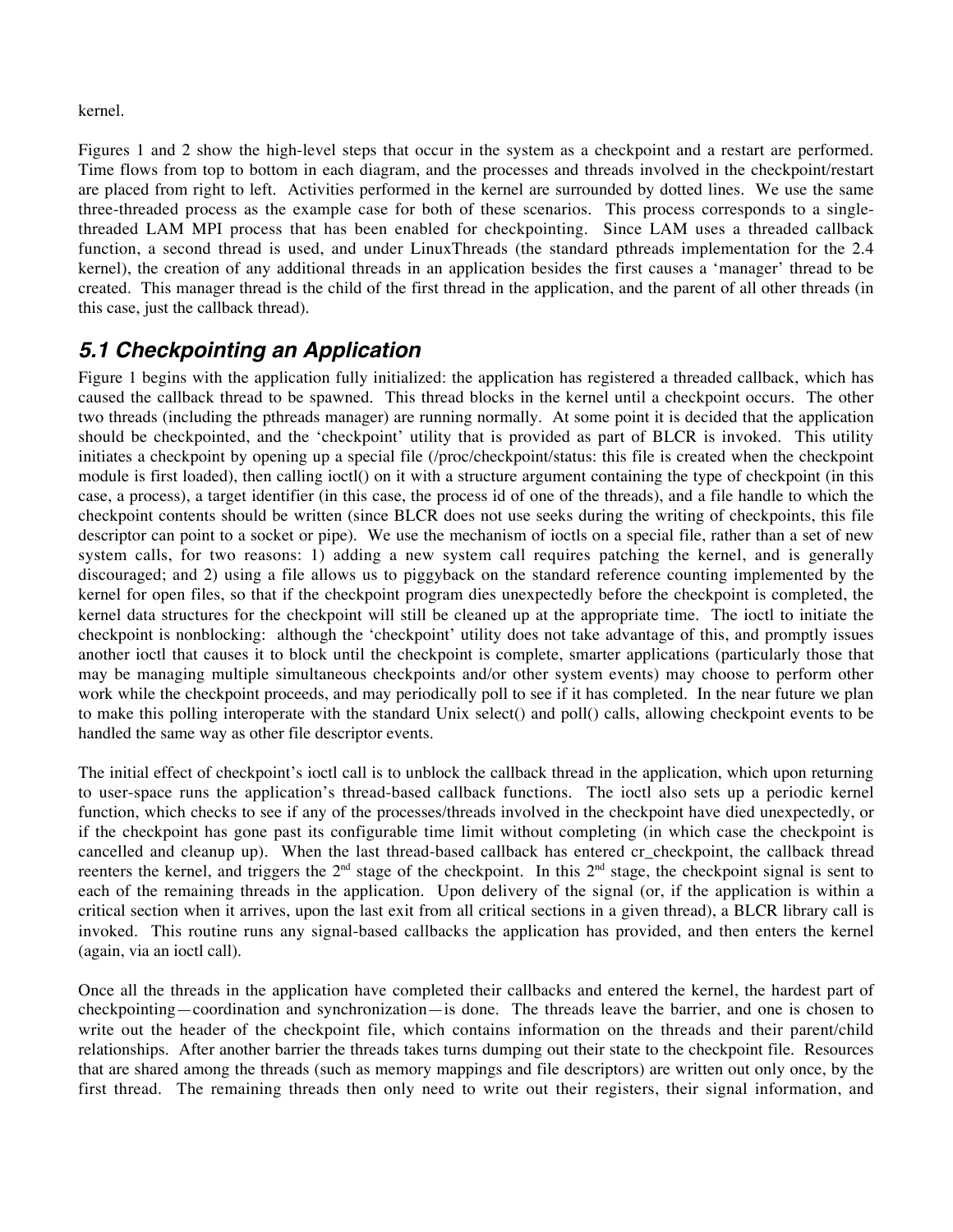

**Figure 1: Checkpointing an Application with Three Threads**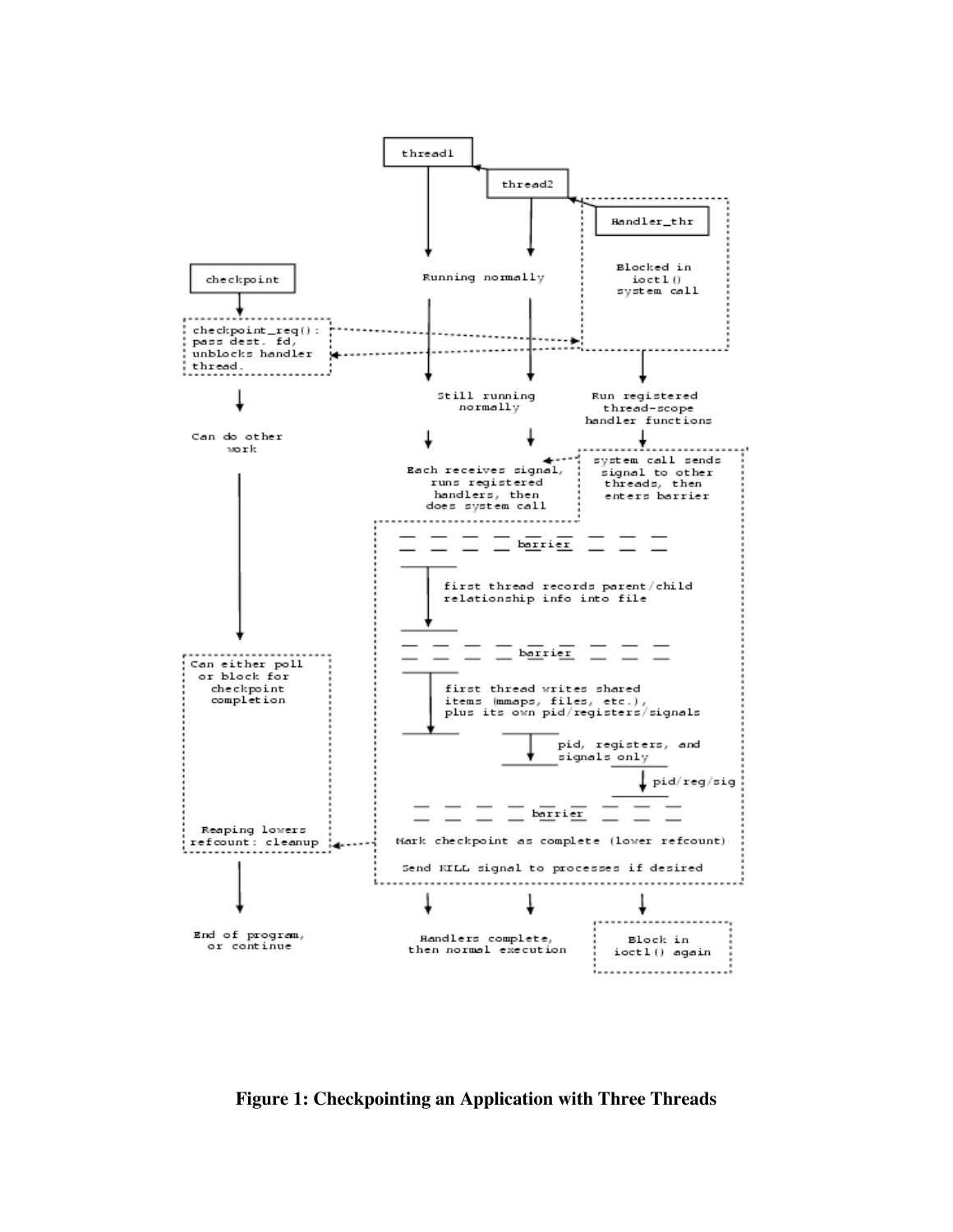their pid (the LinuxThreads pthreads implementation is not POSIX-compliant, in that each thread in an application has a different pid). To do this work BLCR largely relies on a pre-existing kernel module called VMADump, which is part of the Beowulf project. This module is designed to serialize the memory regions of a process (and its registers and pid and signal information) to a socket, as part of a remote fork operation that the Beowulf cluster environment provides to users. While it is not designed explicitly for checkpointing, and is also intended for use only with simple newborn processes (single-threaded, without any open file descriptors), its modular design has made it a useful starting point for our own process serialization implementation. We have so far patched the VMADump module to add the barriers, semaphores, and other logic needed for it to serialize multithreaded processes, and plan to further add support in it for files, pipes, and other features. We have retained the modularity of VMADump—it continues to exist as a separate kernel module, upon which the BLCR module depends—and we plan to submit our changes back to the maintainers as a patch.

Once all the threads in a process have completed dumping their state, they enter a final barrier. Upon exiting the barrier, the checkpoint is marked as complete for garbage collection purposes (and any processes waiting or polling for it are notified). If the checkpoint initiator specified that the application was to be terminated after the checkpoint, the job is now killed. Otherwise, the threads all return to userspace, where the restart halves of their callback functions first run to completion, and then the regular application code continues.

### **5.2 Restarting an Application**

As figure 2 shows, restarting an application from a checkpoint file is largely the mirror image of checkpointing one. There are fewer tricky synchronization issues, however, as the kernel has more control over the process from the beginning. The 'restart' utility is provided to resume jobs, and takes the name of a checkpoint file as its main argument. After filling out a structure containing the file descriptor that points to the opened checkpoint file (this can conceptually be either a regular file, a socket, or a pipe, though currently only regular files are supported), the restart utility performs an ioctl call, which results in its being forked. The parent returns to user space, and waits for the restart to complete, while the child is cloned as many times by the kernel as there are threads in the application that is being restarted. The newly cloned threads then perform a 'thaw' using VMADump, taking turns as they read their information from the checkpoint file. One of the threads then uses the data from the checkpoint header to restore the pids of each of the threads, and their process relationships. After a final barrier the processes exit the kernel and enter user space, where their callback functions return from cr\_checkpoint and continue until they exit, after which regular application code is resumed.

When the restart is complete, we see the same three-threaded process at the bottom of figure 2 as we saw at the top of figure 1, with one addition: the process now has a new parent. The restart utility interjects itself in between the shell (or other application) that invoked it and the process it restarts. It does nothing more than call wait() and then exit, but its existence is needed so that the parent of restart still sees the same pid for its child, rather than the restored pid of the restarted application (restart is written expressly to handle its children's pids from changing out from under it, while most Unix shells behave badly in this circumstance).

If any of the pids involved in a restart are not available at the time a restart is requested, the restart fails. This detection is done twice in the current implementation: once as soon as the pid information is available (to avoid as much work as possible if the restart is doomed to fail), and again when the kernel's process table is locked during the pid and process relationship restoration phase (to make sure the pids are still available).

Finally, while BLCR currently does not support the checkpointing and restoration of arbitrary file handles, the restart utility arranges for restarted processes to inherit its stdin, stdout, and stderr file handles, so that interactive programs are set to use the terminal of the shell invoking restart. This is sufficient for running test applications, including the NAS Parallel Benchmarks [NPB02], which store all their source benchmark data within their executables' data sections, and write all their results to stdout.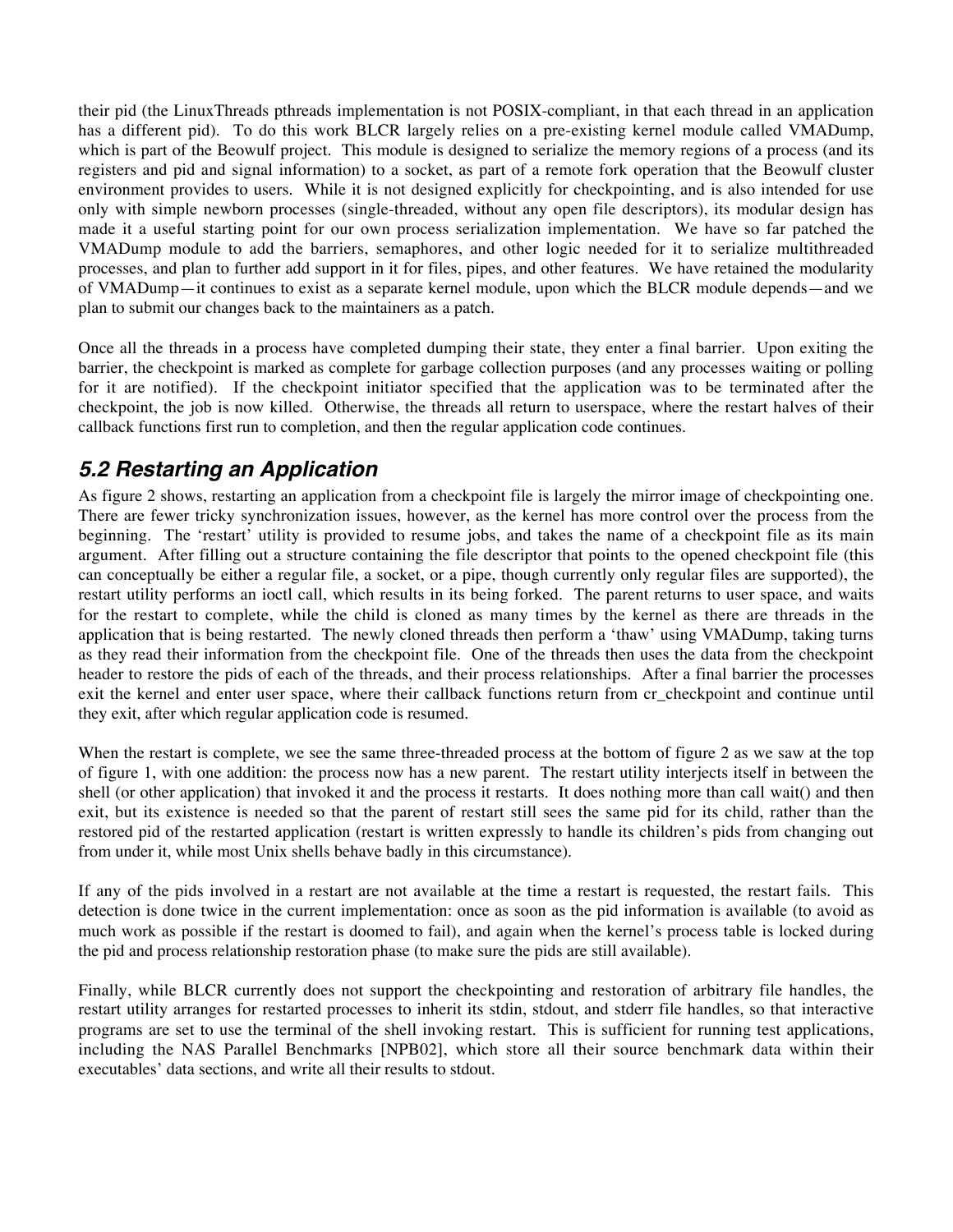

Threads return to handler functions, which restore any extra needed state, then return to mainline application code

**Figure 2: Restarting the Same Application**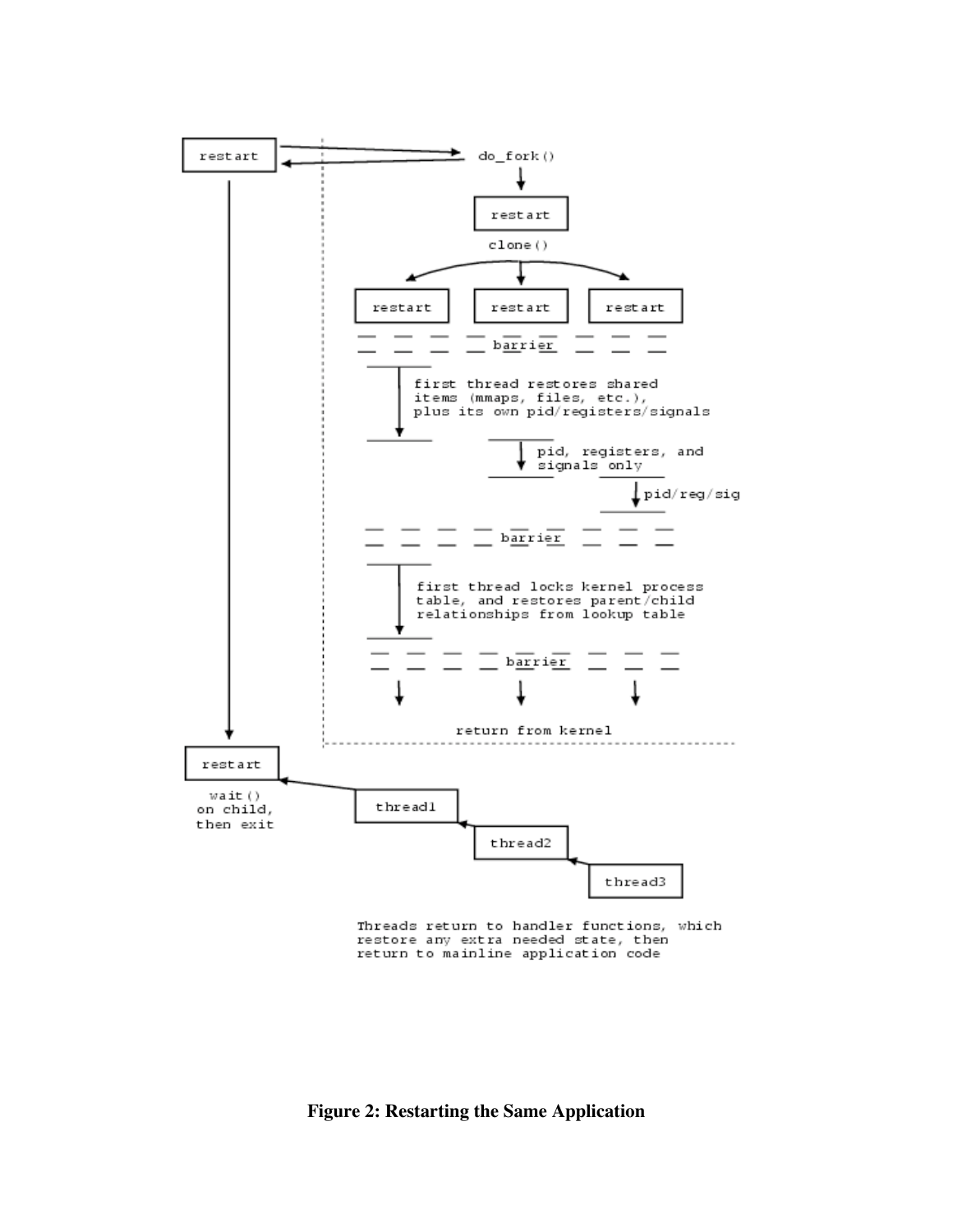### **6. Performance**

Figure 3 shows the benchmark times to checkpoint a simple application (with no callbacks) at various sizes. The tests were performed on a 400 MHz Pentium III machine with 128 MB of RAM, using a local IDE disk as the target filesystem for the checkpoint file.



Checkpoint times for a simple application

**Figure 3: BLCR Performance**

As the figure demonstrates, checkpoint times increase linearly with application virtual memory size for processes that consume significantly less than half of the system's physical memory. When the process to be checkpointed has a VM size approaching or exceeding half the physical memory on the system, however, timings go up by an order of magnitude (their variance also becomes considerable). This is due to the fact that VMADump is currently not optimized for serializing large applications, and uses a kernel I/O mechanism that makes copies of each page as it is written. For processes that already consume a significant fraction of the system's physical memory, these copies result in the exhaustion of physical memory, which then causes the kernel's VM system to swap out existing pages to make room for the copies. The fact that the VM system targets the least recently used pages is unfortunate in this case, in that these will typically be the pages that the checkpoint has not yet saved, which means they will just wind up getting paged back in again in order to be saved. BLCR is thus a victim of thrashing in its current form, and will need to be optimized to avoid making copies of pages during checkpoint writing. Given that BLCR guarantees that the memory pages of the application will not be modified during the checkpoint, there is no inherent need for such copies.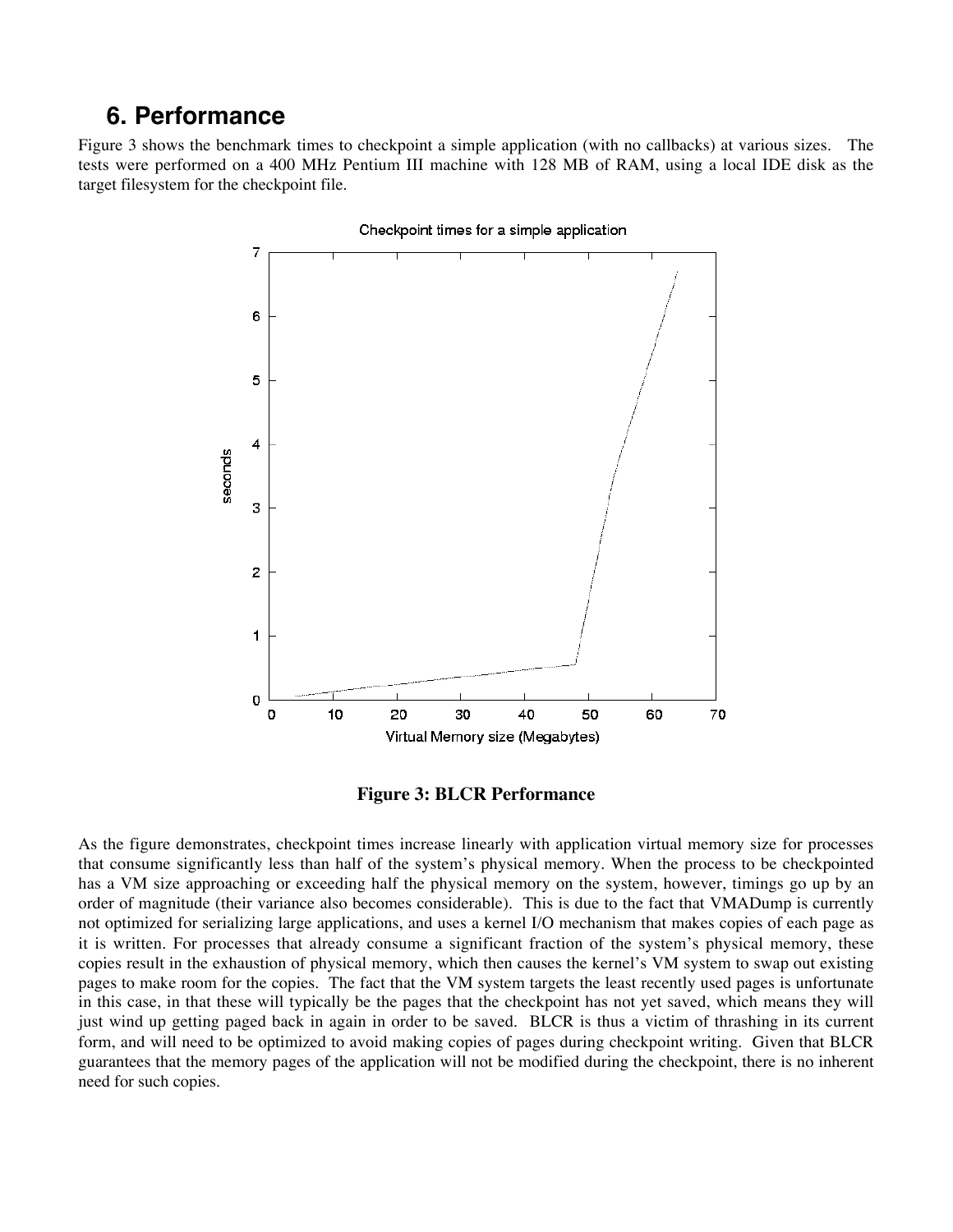# **7. Future Work**

BLCR is still in the early phases of implementation. While we are happy to have simple MPI applications already working, and to have developed the interfaces for both signal- and thread-based callbacks, we still have a great deal to do before BLCR is ready for production use. Our first priority is to finalize the interfaces that BLCR presents to libraries and applications, so that more Linux cluster projects can be encouraged to begin integrating BLCR's checkpoint functionality into their systems. We then need to implement these interfaces, and the list of planned items in Table 1. Finally, we can focus on optimizing the implementation and implement optional extenstions.

### **7.1 File handles.**

Finalizing and implementing the semantics for handling applications' files across checkpoint/restart is the most important interface issue remaining for BLCR. Unfortunately, there is no one most desirable behavior for handling an application's files. We have identified the following behaviors as each having a use in some contexts:

- **Simple reopen.** In this model, no information about the file is saved in the checkpoint, except for the name of the file, and the current file offset at the time of the checkpoint. At restart time, the file is expected to exist in the same filesystem location, and it is reopened and seeked to the checkpoint-time file offset.
- **Checksum and reopen**. This model is identical to simple reopen, except that a checksum of the file is also stored at checkpoint time. The checksum is reapplied to the file at restart time, and if the file has changed, the restart fails.
- **Truncate**. This mode is really a modification that can be applied to the first two approaches. The size of the file is recorded at checkpoint time, and at restart the file is truncated to its checkpoint-time length. In the checksum case, this is done before the checksum is reapplied. Truncation provides a primitive rollback mechanism for files that are written to in a continuous stream, which is the access pattern used by many scientific applications. It allows such applications to be restarted in an idempotent fashion multiple times and still get a coherent output file.
- **Backup and restore.** In this model, a full copy of the file is made at checkpoint time, and stored as part of the checkpoint. When the application is restarted, the stored copy is restored onto the filesystem, overwriting any existing version.
- ß **Backup and anonymize**. As with the previous model, a copy of the file is made at checkpoint and restored at restart, but the restored file is only visible to the restarted application. This mode may be useful for handling a fairly common idiom in Unix programming, in which a file is opened by an application then deleted from the filesystem, remaining visible only to the application and existing only while the application keeps its file handle open.

In general, these semantics provide a trade-off between efficiency and the robustness of their guarantee that a restarted program will find its files in the state it left them. Backup is clearly superior for restoring files to the correct state, but is much more expensive than the reopen approaches. It may be possible to mitigate the cost of backup mode by using a filesystem that supports copy-on-write (or diff-based) 'snapshots', which could provide more efficiently provide backup guarantees. These snapshops could be reference counted by checkpoint files, so that the deletion of a checkpoint would result in the cleanup of any snapshots particular to it.

Besides determining a useful set of file handling semantics, BLCR will also need to come up with a sensible set of mechanisms for communicating the preferred semantic for a given file or application. This information should probably be settable on a per-file basis, and it may be desirable to allow it to be set in various places. A user may explicitly specify behaviors when he or she starts the program or submits it to the batch queue; a system administrator may wish to specify the semantics based on information they control. And a checkpoint-aware library may use its own files, and wish to specify how they are handled via API calls to the BLCR interface.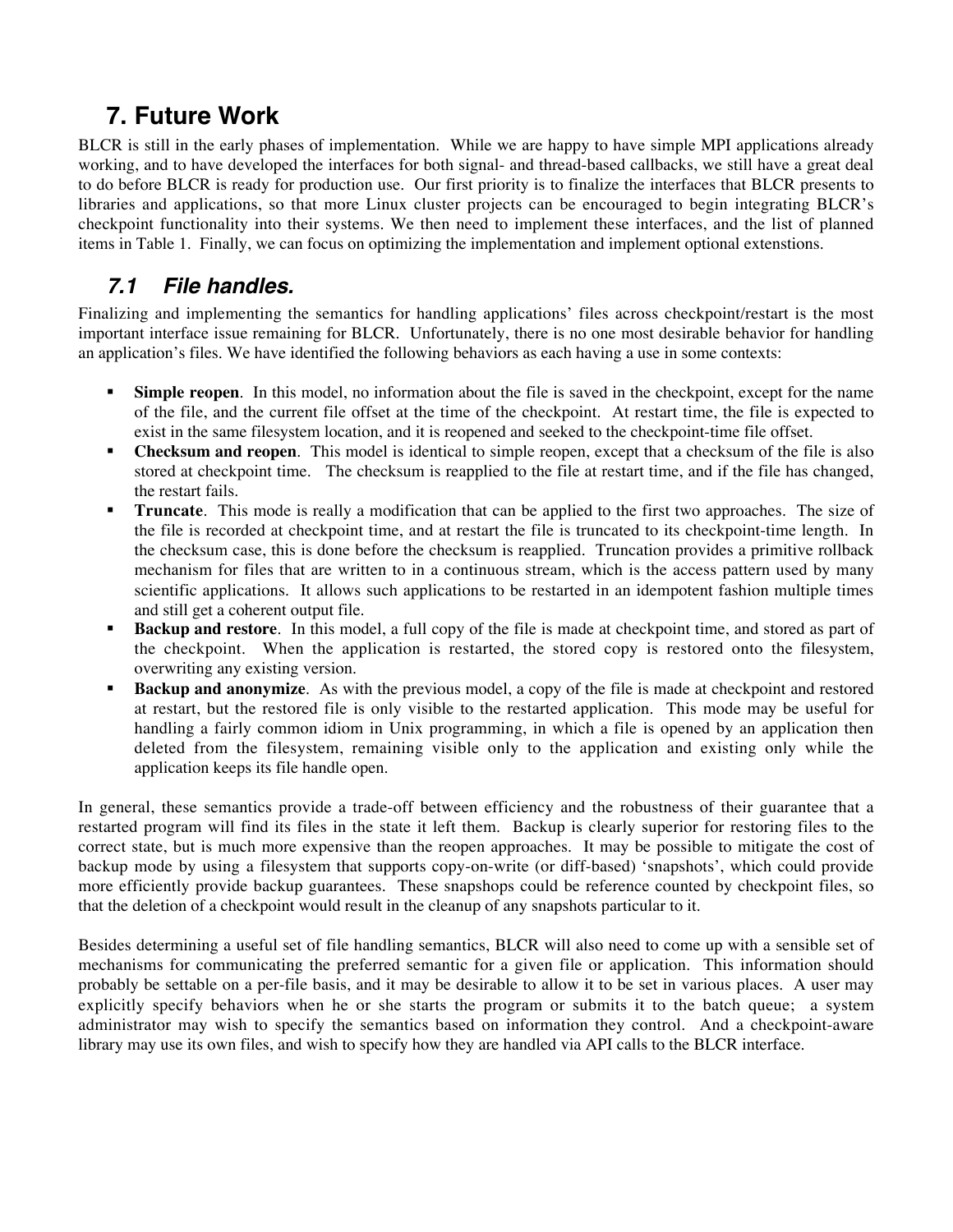### **7.2 Potential Optimizations**

There are a number of optimizations that may make sense to implement in BLCR. Some of these may reduce the impact of taking a checkpoint to the extent that it becomes practival to use BLCR for periodic checkpointing.

- **Optimizing checkpoint file I/O.** As the performance section of this paper clearly shows, there is room for improvement in BLCR's handling of checkpoint file I/O, especially for large applications. A strategy that avoids making copies of the application's pages during writing is clearly a necessity. Also, vmadump currently writes each page of memory to disk with a separate write() call. Disk access patterns may be improved by writing out chunks of contiguous physical pages, and/or using vector-like mechanisms for writing out groups of pages that are not contiguous, and this could result in considerable throughput gains. It may also be possible to implement a checkpoint-specific filesystem that takes advantage of the predictable qualities of checkpoint file access (such as the fact that the total size of a checkpoint file can be known before any data is written) to improve disk throughput and sector allocation. Clusters whose compute nodes have no local disk (such as blade-based systems), and share access to a smaller number of I/O nodes may benefit from an approach where incoming checkpoint file blocks from multiple nodes that are part of a single parallel job are 'shotgunned' together into a single interleaved file (which can then be written with a fast, write-ahead log style disk access pattern), which can then be read out and multiplexed out in reverse at restart time.
- **Fork & copy-on-write.** BLCR currently blocks an application from executing during the entire time that the checkpoint file is being written. This is undesirable for periodic checkpoints. One possible optimization for this would be to use a strategy that did the equivalent of a fork on checkpointed processes after their callbacks have all reached their cr\_checkpoint calls. One side of the fork would continue executing as if the checkpoint I/O were already completed, while the other would retain (via fork's copyon-write behavior for sharing pages between parents and children) a pristine copy of the program at checkpoint time, which could then to written out in the background. Several challenges would need to be met, however. First, use of the actual fork() system call would not be suitable for multithreaded processes (POSIX specifies that a fork call by a thread in a multithreaded program results in a child that has only a single thread—a copy of the one that called fork—which is obviously not the desired state required for a checkpoint). Second, since many scientific applications use virtually all the physical memory on the machine, the copy-on-write mechanism would have to be carefully monitored, to avoid creating so many copies that physical memory is exceeded and paging behavior triggered. To avoid this, the side of the fork that does the checkpoint I/O might need to track the behavior of the continuing side, and give priority to writing pages that have been modified by the continuing execution, so the original pages can be discarded. Such a tracking mechanism could be implemented by piggybacking on the standard copy-on-write mechanism, which uses protection faults to know when to make a copy of a shared page: the page could be marked as high-priority for the checkpoint at the same time.
- ß **Allowing user applications to specify regions that don't need saving**. As previously mentioned, many large scientific applications already do some form of application-specific checkpointing, and these checkpoints can leverage application-specific knowledge to save smaller amounts of state. BLCR could be made to interoperate with such schemes by providing an API that allows a user application to demarcate regions of its memory that do not need to be checkpointed by BLCR. Certain parallel languages (such as Unified Parallel C [REF], Titanium [REF], or Co-Array FORTRAN [REF]) might be able to determine such regions automatically at runtime.

#### **7.3 Allowing signal-free use**

Currently BLCR reserves a real time signal number to perform checkpoints, and requires that checkpointable applications load in a shared library that registers the signal handler for that signal. While these are not likely to be significant intrusions in a Linux cluster environment (where real-time signals are seldom used, and where parallel jobs are usually compiler and run with scripts that can take care of loading the BLCR shared library), it is possible to eliminate them by modifying the kernel to allow checkpoints to use a signal-like mechanism that does not use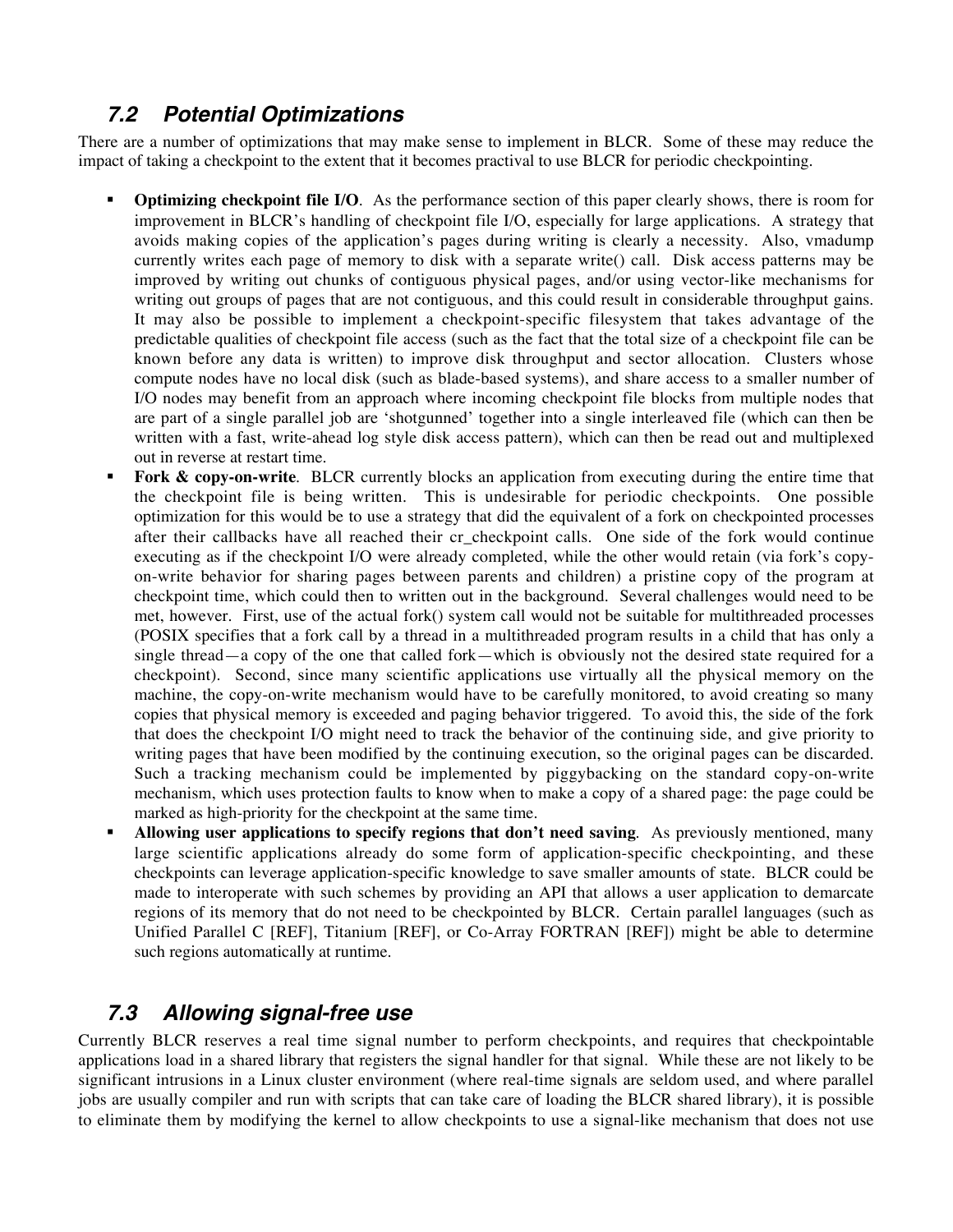any of the standard Unix signal numbers. This mechanism could also directly insert the appropriate ioctl call onto an application's signal stack if the application did not require any callback functions, avoiding the need to load any BLCR shared libraries. However, it appears unlikely that this modification could be done completely within kernel module context, and so BLCR might have to supply a kernel patch that would need to be applied to use this method.

# **8. Related Work**

A number of existing open source checkpoint implementations for Linux clusters are available. The majority of them are implemented as user-level libraries, and thus have the limitations that were earlier described. Many of them, however, implemented interesting ideas from which BLCR has borrowed liberally. Libckpt [PLAN95] was one of the first open source checkpoint libraries available. While it only supported single-threaded processes, it introduced the 'fork and continue' concept we describe in our optimizations section. It also contained support for incremental checkpoints, in which only pages modified since the last checkpoint are saved, and for user application to mark regions of memory that do not need to be saved. Condor [LITZ97], a loosely coupled network of workstations system, implements its own checkpoint/restart mechanism, and uses the approach we follow of using dynamic loading of a checkpoint library to avoid requiring all checkpointable applications to be recompiled. CoCheck [PRUY96] implements checkpoint/restart on top of the Condor system for PVM and MPI jobs, using markers piggybacked on top of network messages. Libckp [WANG95] is one of the few libraries primarily focused on fault tolerance. It has a rich set of behaviors for handling file descriptors (including supporting opened and deleted files, as in our 'copy and anonymize' semantic), and also provides a setjump/longjump-like mechanism for allowing application code to roll itself back to different execution points. Libtckpt [DIET01] supports checkpointing multithreaded that use either LinuxThreads of Solaris threads. Like BLCR, it uses a separate checkpoint thread, and users can register handler functions that can be called at checkpoint, restart, and continue points.

Several kernel-level checkpoint and/or process migration systems are also available for Linux. Beowulf's VMADump has already been described. The Mosix single system image version of Linux [REF] implements a limited process migration scheme (jobs remain reliant on the continued operation of their original home node, so migrations geared toward avoiding imminent failures of nodes are not supported). The HP Single System Image project for Linux [REF] plans a more comprehensive and fault-tolerant approach to migration, but this migration requires tight kernel-level integration at the cluster level, and does not support checkpointing per se. Finally, the CRAK (Checkpoint/Restart As a Kernel module) project [ZHON01] provides a kernel implementation of checkpoint/restart for Linux. CRAK inspired us to implement our own checkpoint logic as a kernel module rather than a patch, but certain aspects of its approach proved troublesome for our purposes (it saves applications to disk directly from the process that initiates the checkpoint, which makes it difficult to allow user hooks, and its checkpoint writing/reading code uses seeks extensively, making it difficult for use in process migration), causing us to ultimately use VMADump as our starting point instead. Recent versions of CRAK support checkpointing TCP sockets.

In the context of this related work, the NLCR project's contribution can be seen as mainly being a matter of taking some of the better ideas from user-level approaches, and combining them with a kernel-level implementation. In this way we hope to be able to provide a flexible base component for Linux cluster checkpoint/restart, while still providing the most comprehensive support for items that only a kernel-level checkpoint system can provide. We also hope to be able to take advantage of BLCR's kernel-level context to implement optimizations that are impossible to do from a user-level checkpoint implementation. As individual jobs on cluster nodes routinely grow into the gigabytes in size, and overall parallel applications take up terabytes of memory, these optimizations may prove critical to making checkpoint/restart a practical reality on large production Linux clusters.